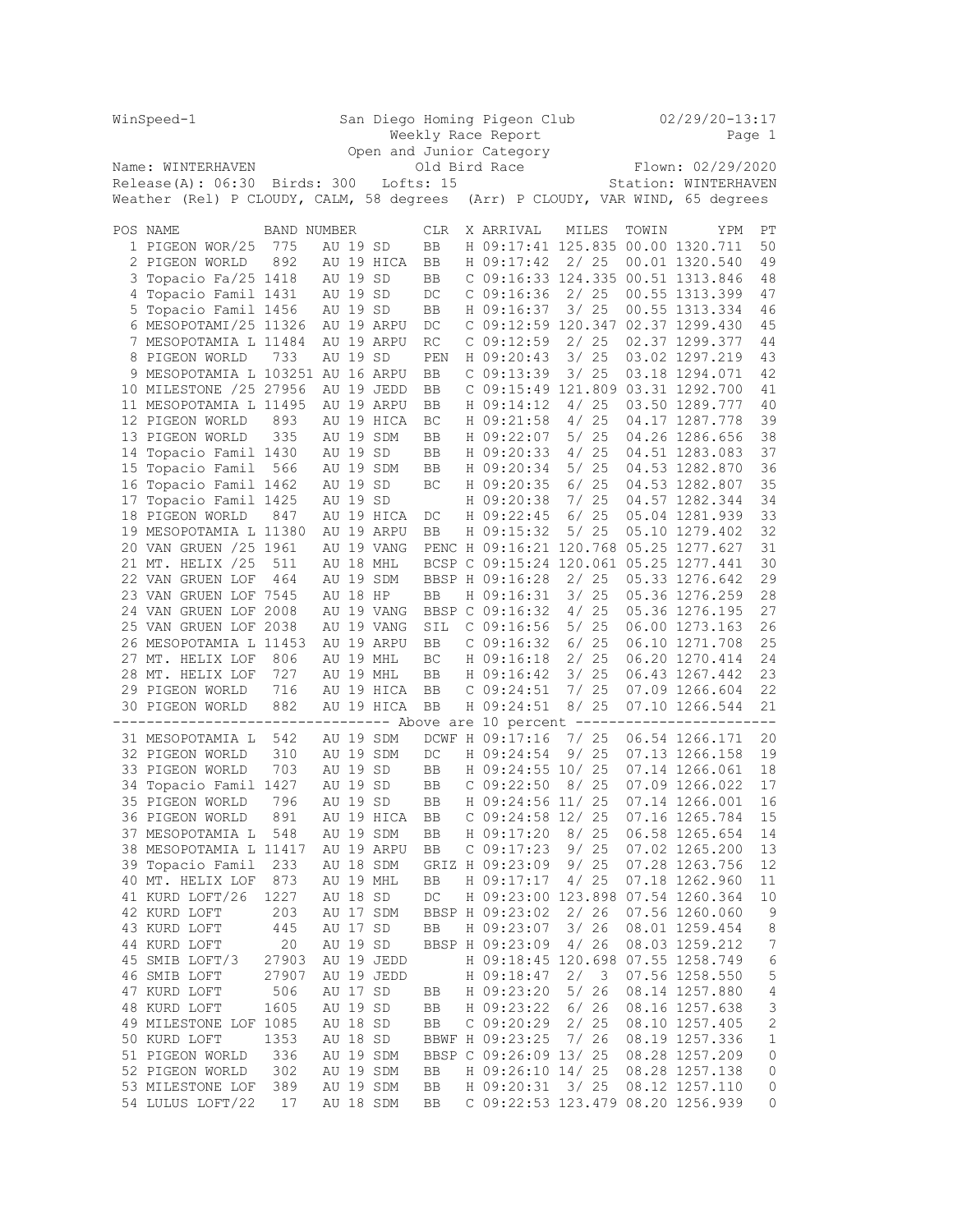| 55 LULUS LOFT                                                                 | 27                 |          | AU 18 SDM  | BB                  | H 09:22:55                        |       | 2/22 |       | 08.22 1256.733     | 0              |
|-------------------------------------------------------------------------------|--------------------|----------|------------|---------------------|-----------------------------------|-------|------|-------|--------------------|----------------|
| 56 LULUS LOFT                                                                 | 448                |          | AU 19 SDM  |                     | CHBB C 09:22:56                   |       | 3/22 |       | 08.23 1256.684     | 0              |
| 57 MILESTONE LOF 37969                                                        |                    |          | AU 16 JEDD | BC                  | H 09:20:35                        |       | 4/25 |       | 08.17 1256.582     | $\mathbf 0$    |
| 58 PIGEON WORLD                                                               | 762                | AU 19 SD |            | BB                  | H 09:26:25 15/ 25                 |       |      |       | 08.43 1255.368     | 0              |
| 59 PIGEON WORLD                                                               | 339                |          | AU 19 SDM  | BC                  | H 09:26:25 16/ 25                 |       |      |       | 08.44 1255.285     | $\mathbf 0$    |
| WinSpeed-1                                                                    |                    |          |            |                     | San Diego Homing Pigeon Club      |       |      |       | $02/29/20 - 13:17$ |                |
|                                                                               |                    |          |            |                     | Weekly Race Report                |       |      |       |                    | Page 2         |
|                                                                               |                    |          |            |                     | Open and Junior Category          |       |      |       |                    |                |
| Name: WINTERHAVEN                                                             |                    |          |            |                     | Old Bird Race                     |       |      |       | Flown: 02/29/2020  |                |
| POS NAME                                                                      | <b>BAND NUMBER</b> |          |            | CLR                 | X ARRIVAL                         | MILES |      | TOWIN | YPM                | РT             |
| 60 MESOPOTAMIA L 538                                                          |                    |          | AU 19 SDM  | DC                  | H 09:18:44 10/ 25                 |       |      |       | 08.23 1255.079     | $\overline{0}$ |
| ------------------------------- Above are 20 percent ------------------------ |                    |          |            |                     |                                   |       |      |       |                    |                |
| 61 MESOPOTAMIA L 90080                                                        |                    |          | AU 17 ARPU | BB                  | $C$ 09:18:45 11/ 25               |       |      |       | 08.24 1254.967     | 0              |
| 62 MESOPOTAMIA L 11431                                                        |                    |          | AU 19 ARPU | BB                  | H 09:18:47 12/ 25                 |       |      |       | 08.25 1254.806     | 0              |
| 63 LULUS LOFT                                                                 | 754                | AU 18 SD |            | BB                  | $C$ 09:23:25                      |       | 4/22 |       | 08.52 1253.109     | $\mathbf 0$    |
| 64 Topacio Famil 1458                                                         |                    | AU 19 SD |            | BB                  | C 09:24:56 10/ 25                 |       |      |       | 09.15 1250.849     | $\mathbb O$    |
| 65 Topacio Famil 1459                                                         |                    | AU 19 SD |            |                     | BBSP C 09:25:00 11/ 25            |       |      |       | 09.18 1250.421     | 0              |
| 66 Topacio Famil 1449                                                         |                    | AU 19 SD |            | BB                  | C 09:25:09 12/ 25                 |       |      |       | 09.27 1249.350     | 0              |
| 67 Topacio Famil                                                              | 568                |          | AU 19 SDM  |                     | C 09:25:13 13/ 25                 |       |      |       | 09.31 1248.886     | $\mathbb O$    |
| 68 Topacio Famil 1452                                                         |                    | AU 19 SD |            | BB                  | C 09:25:14 14/ 25                 |       |      |       | 09.33 1248.708     | 0              |
| 69 MT. HELIX LOF                                                              | 719                |          | AU 19 MHL  | BB                  | H 09:19:18                        |       | 5/25 |       | 09.19 1248.004     | 0              |
| 70 MILESTONE LOF 44051                                                        |                    |          | AU 19 ARPU | BB                  | H 09:21:46                        |       | 5/25 |       | 09.28 1247.927     | $\mathbf 0$    |
| 71 MILESTONE LOF 27947                                                        |                    |          | AU 19 JEDD | BB                  | C 09:21:47                        |       | 6/25 |       | 09.29 1247.794     | 0              |
| 72 MT. HELIX LOF                                                              | 595                |          | AU 19 SDM  | BB                  | H 09:19:21                        |       | 6/25 |       | 09.22 1247.635     | 0              |
| 73 MT. HELIX LOF                                                              | 504                |          | AU 19 SDM  | BB                  | H 09:19:25                        |       | 7/25 |       | 09.27 1247.046     | $\mathbf 0$    |
| 74 MT. HELIX LOF                                                              | 510                |          | AU 19 SDM  | BB                  | H 09:19:27                        |       | 8/25 |       | 09.29 1246.801     | 0              |
| 75 MT. HELIX LOF                                                              | 702                |          | AU 19 MHL  | BB                  | H 09:19:28                        |       | 9/25 |       | 09.29 1246.703     | 0              |
| 76 MT. HELIX LOF                                                              | 718                |          | AU 19 MHL  | BC                  | H 09:19:29 10/ 25                 |       |      |       | 09.30 1246.568     | 0              |
| 77 Topacio Famil                                                              | 461                |          | AU 19 SDM  | BC                  | H 09:25:44 15/ 25                 |       |      |       | 10.02 1245.226     | 0              |
| 78 Topacio Famil                                                              | 586                |          | AU 19 SDM  |                     | GRIZ H 09:25:47 16/ 25            |       |      |       | 10.05 1244.837     | 0              |
| 79 KURD LOFT                                                                  | 598                | AU 17 SD |            | BB                  | H 09:25:09                        |       | 8/26 |       | 10.03 1244.835     | 0              |
| 80 MESOPOTAMIA L 11496                                                        |                    |          | AU 19 ARPU | BB                  | H 09:20:09 13/ 25                 |       |      |       | 09.47 1244.680     | 0              |
| 81 KURD LOFT                                                                  | 45                 | AU 19 SD |            | BB                  | C 09:25:11                        |       | 9/26 |       | 10.06 1244.550     | 0              |
| 82 KURD LOFT                                                                  | 17                 | AU 19 SD |            | BB                  | H 09:25:20 10/ 26                 |       |      |       | 10.15 1243.486     | 0              |
| 83 RED STAR L/25 1618                                                         |                    | AU 19 SD |            | BC                  | H 09:24:49 123.416 10.22 1242.318 |       |      |       |                    | $\mathbf 0$    |
| 84 MILESTONE LOF                                                              | 385                |          | AU 19 SDM  | BB                  | $C$ 09:22:54                      | 7/25  |      |       | 10.35 1239.784     | 0              |
| 85 TROLLEY TR/15                                                              | 552                |          | AU 19 SDM  | BB                  | H 09:32:16 128.342 11.15 1239.122 |       |      |       |                    | 0              |
| 86 OVER DA BO/10                                                              | 591                | AU 19 SD |            | BB                  | C 09:32:20 128.342 11.19 1238.680 |       |      |       |                    | 0              |
| 87 PIGEON WORLD                                                               | 562                |          | AU 19 SDM  | SIL                 | H 09:28:49 17/ 25                 |       |      |       | 11.07 1238.531     | 0              |
| 88 B.S. LOFT /23                                                              | 485                | AU 19 SD |            | BC                  | H 09:18:18 118.408 10.32 1238.061 |       |      |       |                    | $\mathbb O$    |
| 89 KURD LOFT                                                                  | 21                 | AU 19 SD |            |                     | BBPD H 09:26:14 11/ 26            |       |      |       | 11.09 1237.136     | 0              |
| 90 VAN GRUEN LOF 7541                                                         |                    | AU 18 HP |            | BB                  | H 09:21:48                        |       | 6/25 |       | 10.52 1237.076     | $\mathbf{0}$   |
| 91 KURD LOFT                                                                  | 47                 |          | AU 17 SDM  |                     | BBWF H 09:26:16 12/ 26            |       |      |       | 11.10 1237.008     | 0              |
| 92 KURD LOFT                                                                  | 1277               | AU 18 SD |            | BB                  | H 09:26:17 13/ 26                 |       |      |       | 11.11 1236.844     | 0              |
| 93 KURD LOFT                                                                  | 102273 AU 16 ARPU  |          |            | BB                  | H 09:26:20 14/ 26                 |       |      |       | 11.14 1236.493     | 0              |
| 94 PIGEON WORLD                                                               | 331                |          | AU 19 SDM  | BB                  | H 09:29:07 18/ 25                 |       |      |       | 11.25 1236.445     | 0              |
| 95 Topacio Famil                                                              | 567                |          | AU 19 SDM  | BB                  | $C$ 09:26:59 17/ 25               |       |      |       | 11.18 1236.350     | 0              |
| 96 MESOPOTAMIA L 11363                                                        |                    |          | AU 19 ARPU |                     | BBWF H 09:21:18 14/ 25            |       |      |       | 10.56 1236.349     | 0              |
| 97 MESOPOTAMIA L                                                              | 534                |          | AU 19 SDM  | BB                  | C 09:21:20 15/ 25                 |       |      |       | 10.58 1236.060     | $\mathbb O$    |
| 98 LULUS LOFT                                                                 | 736                | AU 18 SD |            |                     | BBWF C 09:25:53                   |       | 5/22 |       | 11.20 1235.525     | $\mathbb O$    |
| 99 OVER DA BORDE 27974                                                        |                    |          | AU 19 JEDD | DC                  | H 09:32:49                        |       | 2/10 |       | 11.48 1235.384     | 0              |
| 100 MESOPOTAMIA L 11329                                                       |                    |          | AU 19 ARPU | DC                  | H 09:22:02 16/ 25                 |       |      |       | 11.41 1231.019     | 0              |
| 101 KURD LOFT                                                                 | 280                |          | AU 18 SDM  | BB                  | H 09:27:23 15/ 26                 |       |      |       | 12.17 1229.175     | $\mathbb O$    |
| 102 PIGEON WORLD                                                              | 704                | AU 19 SD |            | DC                  | H 09:30:17 19/ 25                 |       |      |       | 12.35 1228.421     | 0              |
| 103 PIGEON WORLD                                                              | 764                | AU 19 SD |            | BB                  | H 09:30:17 20/ 25                 |       |      |       | 12.35 1228.421     | $\mathbb O$    |
| 104 OVER DA BORDE                                                             | 756                |          | AU 19 VIP  | BB                  | C 09:34:35                        |       | 3/10 |       | 13.34 1223.550     | 0              |
| 105 VAN GRUEN LOF 2028                                                        |                    |          | AU 19 VANG |                     | BBSP H 09:23:43                   |       | 7/25 |       | 12.48 1223.393     | $\mathbb O$    |
| 106 VAN GRUEN LOF 2052                                                        |                    |          | AU 19 VANG |                     | BCSP H 09:24:01                   |       | 8/25 |       | 13.06 1221.284     | 0              |
| 107 LULUS LOFT                                                                | 357                |          | AU 19 SDM  | DC                  | H 09:28:00                        |       | 6/22 |       | 13.27 1220.891     | 0              |
| 108 PIGEON WORLD                                                              | 856                |          | AU 19 HICA | $\operatorname{BC}$ | H 09:31:30 21/ 25                 |       |      |       | 13.48 1220.209     | $\mathbb O$    |
| 109 MT. HELIX LOF                                                             | 773                |          | AU 19 MHL  |                     | BBSP H 09:23:25 11/ 25            |       |      |       | 13.26 1218.368     | 0              |
| 110 VAN GRUEN LOF 1935                                                        |                    |          | AU 19 VANG |                     | GRIZ C 09:24:49                   |       | 9/25 |       | 13.53 1215.719     | 0              |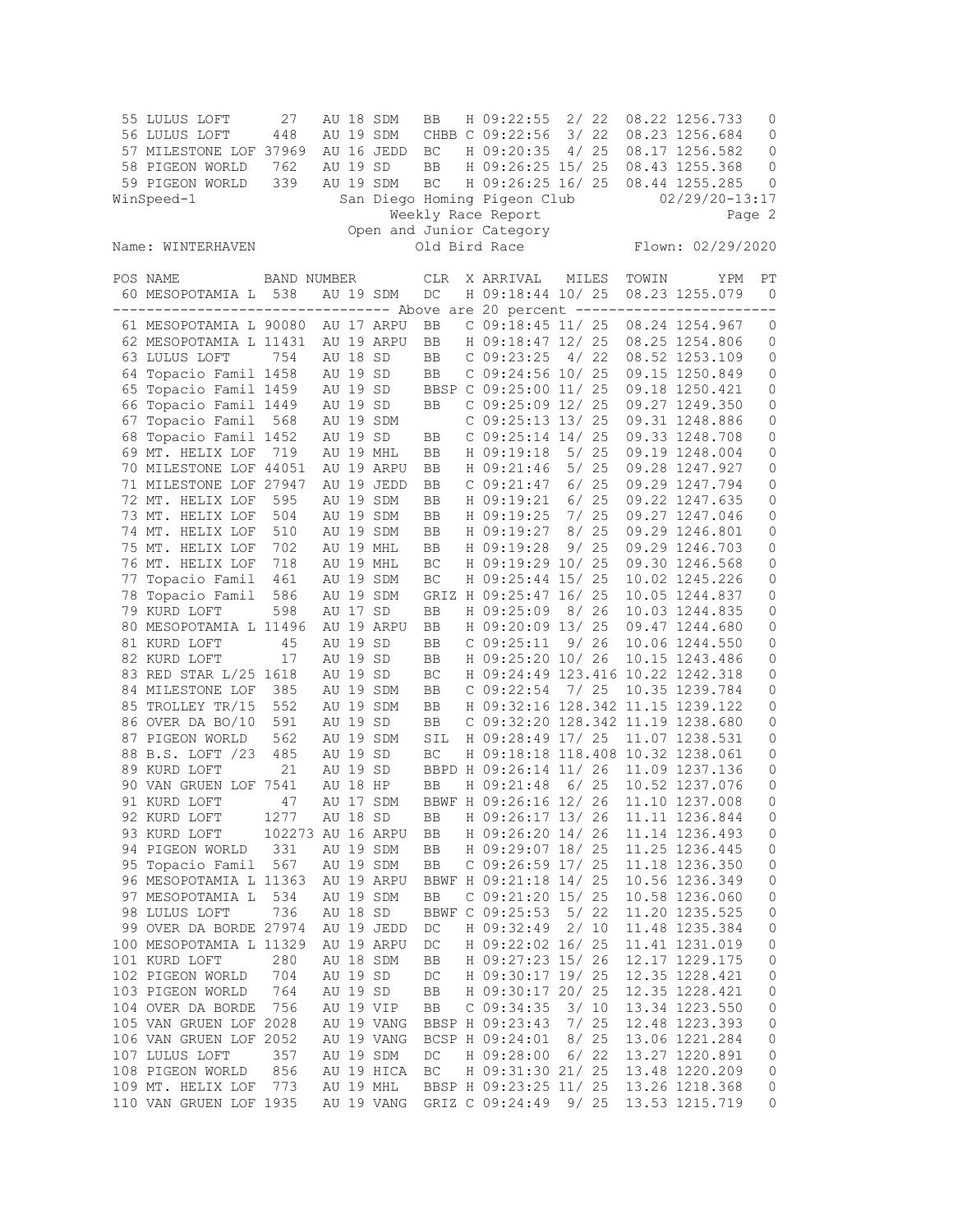| 111 KURD LOFT<br>112 MT. HELIX LOF<br>113 TROLLEY TRACK 84526<br>114 TROLLEY TRACK<br>115 TROLLEY TRACK 7414<br>116 OVER DA BORDE<br>117 MESOPOTAMIA L<br>118 PIGEON WORLD<br>119 TRIPLE CRO/17 2960<br>120 TRIPLE CROWN<br>WinSpeed-1                                                                                                              | 223<br>720<br>553<br>810<br>536<br>719<br>94                                                              | AU 19 MHL<br>AU 19 SD                                                                                                                                                  | AU 18 SDM<br>AU 19 ARPU<br>AU 19 SDM<br>AU 19 HIGH<br>AU 19 FOYS<br>AU 19 SDM<br>AU 17 COM<br>AU 19 VITA | BB<br>BB<br>BB<br>DC<br>BB<br>BB<br>BB<br>BLK                          | H 09:29:27 16/ 26<br>H 09:24:27 12/ 25<br>SILV H 09:36:31 2/ 15<br>GRIZ H 09:36:36<br>H 09:25:07 17/ 25<br>H 09:33:14 22/ 25<br>H 09:28:28 2/ 17<br>San Diego Homing Pigeon Club<br>Weekly Race Report<br>Open and Junior Category                                                                                       |                                        | 4/10                                           | 14.22 1214.964<br>14.28 1211.164<br>15.30 1210.902<br>H 09:36:33 3/ 15 15.32 1210.740<br>H 09:36:33 4/ 15 15.32 1210.740<br>15.35 1210.415<br>14.45 1209.370<br>15.32 1208.677<br>H 09:28:27 122.402 15.20 1207.206<br>15.21 1207.025<br>$02/29/20 - 13:17$                                                                                                | 0<br>0<br>$\mathbf 0$<br>0<br>$\mathbf 0$<br>0<br>0<br>$\mathbf 0$<br>0<br>0<br>Page 3                 |
|-----------------------------------------------------------------------------------------------------------------------------------------------------------------------------------------------------------------------------------------------------------------------------------------------------------------------------------------------------|-----------------------------------------------------------------------------------------------------------|------------------------------------------------------------------------------------------------------------------------------------------------------------------------|----------------------------------------------------------------------------------------------------------|------------------------------------------------------------------------|--------------------------------------------------------------------------------------------------------------------------------------------------------------------------------------------------------------------------------------------------------------------------------------------------------------------------|----------------------------------------|------------------------------------------------|------------------------------------------------------------------------------------------------------------------------------------------------------------------------------------------------------------------------------------------------------------------------------------------------------------------------------------------------------------|--------------------------------------------------------------------------------------------------------|
| Name: WINTERHAVEN                                                                                                                                                                                                                                                                                                                                   |                                                                                                           |                                                                                                                                                                        |                                                                                                          |                                                                        | Old Bird Race                                                                                                                                                                                                                                                                                                            |                                        |                                                | Flown: 02/29/2020                                                                                                                                                                                                                                                                                                                                          |                                                                                                        |
| POS NAME<br>121 TRIPLE CROWN<br>122 KURD LOFT<br>123 Topacio Famil 1443<br>124 KURD LOFT<br>125 VAN GRUEN LOF<br>126 LULUS LOFT<br>127 LULUS LOFT<br>128 MT. HELIX LOF<br>129 TROLLEY TRACK<br>130 SMIB LOFT<br>131 RED STAR LOFT<br>132 KURD LOFT<br>133 LULUS LOFT<br>134 RED STAR LOFT 1640<br>135 MESOPOTAMIA L 11306<br>136 LULUS LOFT         | BAND NUMBER<br>532<br>1604<br>27<br>470<br>619<br>834<br>529<br>544<br>47047<br>241<br>1601<br>731<br>842 | AU 18 SD<br>AU 19 SD<br>AU 19 SD<br>AU 19 SD<br>AU 19 SDM<br>AU 17 SD<br>AU 19 SD<br>AU 18 MHL<br>AU 19 SD<br>AU 18 SD<br>AU 19 SD<br>AU 18 SD<br>AU 19 SD<br>AU 19 SD | AU 19 JEDD<br>AU 19 ARPU                                                                                 | <b>CLR</b><br>BB<br>BB<br>ВC<br>RC<br>BB<br>BB<br>ВC<br>BC<br>DC       | X ARRIVAL<br>BCWF C 09:28:31<br>DCWF C 09:30:47 18/ 26<br>BBWF H 09:26:14 10/ 25<br>H 09:30:13<br>C 09:30:16<br>$C$ 09:25:17 13/ 25<br>H 09:37:40<br>H 09:26:56<br>C 09:31:13<br>$C$ 09:31:56 19/ 26<br>C 09:31:24<br>H 09:31:20<br>H 09:26:51 18/ 25<br>WGRZ H 09:31:28 10/ 22                                          | MILES<br>8/22<br>5/ 15<br>3/3          | 3/17<br>7/22<br>2/25<br>9/22<br>3/25           | TOWIN<br>YPM<br>15.24 1206.732<br>BBWF H 09:30:42 17/ 26 15.37 1206.560<br>GRIZ H 09:31:26 18/ 25 15.44 1206.095<br>15.42 1206.015<br>15.19 1205.890<br>15.40 1205.818<br>15.43 1205.495<br>15.18 1205.383<br>16.39 1203.450<br>16.05 1200.614<br>16.46 1198.460<br>16.50 1198.448<br>16.51 1197.964<br>16.53 1197.722<br>16.29 1197.530<br>16.55 1197.524 | PТ<br>0<br>$\mathbf 0$<br>0<br>0<br>0<br>0<br>0<br>0<br>$\mathbf 0$<br>0<br>0<br>0<br>0<br>0<br>0<br>0 |
| 137 LULUS LOFT<br>138 RED STAR LOFT 1614<br>139 RED STAR LOFT 1635<br>140 TROLLEY TRACK 1992<br>141 TROLLEY TRACK 84521<br>142 OVER DA BORDE<br>143 TROLLEY TRACK<br>144 TRIPLE CROWN<br>145 TRIPLE CROWN<br>146 VAN GRUEN LOF<br>147 LULUS LOFT<br>148 B.S. LOFT II<br>149 TROLLEY TRACK<br>150 MILESTONE LOF 52007<br>151 MILESTONE LOF 52008     | 629<br>720<br>188<br>403<br>824<br>820<br>706<br>435<br>558                                               | AU 17 SD<br>AU 19 SD<br>AU 19 SD<br>AU 19 SD<br>AU 18 VG<br>AU 18 SD<br>AU 19 SD<br>AU 19 SD<br>AU 19 AA<br>AU 19 AA                                                   | AU 19 VANG<br>AU 19 ARPU<br>AU 19 HICA<br>AU 19 SDM<br>AU 18 SBRP                                        | BC<br>BC<br><b>BLK</b><br>BB<br>BB<br>BB<br>ВC<br>BB<br>ВC<br>BB<br>BB | H 09:31:29 11/ 22<br>BCWF C 09:31:24 4/ 25<br>H 09:31:26<br>SILV H 09:38:52<br>H 09:38:55<br>$C$ 09:38:57<br>H 09:38:58<br>C 09:30:14<br>H 09:30:15<br>BBSP H 09:27:51 11/ 25<br>$C$ 09:32:16 12/ 22<br>BBPE H 09:25:13<br>H 09:39:56<br>H 09:30:27<br>H 09:30:31                                                        | 5/ 25<br>6/ 15<br>7/15<br>5/10<br>8/25 | 8/ 15<br>4/ 17<br>5/17<br>2/23<br>9/15<br>9/25 | 16.56 1197.447<br>16.57 1197.282<br>16.59 1197.018<br>17.51 1195.847<br>17.54 1195.531<br>17.56 1195.320<br>17.57 1195.214<br>17.07 1195.195<br>17.08 1195.117<br>16.56 1194.941<br>17.43 1192.311<br>17.26 1189.275<br>18.55 1189.174<br>18.08 1187.927<br>18.13 1187.434                                                                                 | 0<br>0<br>0<br>0<br>0<br>0<br>0<br>0<br>0<br>0<br>0<br>$\Omega$<br>0<br>0<br>0                         |
| 152 VAN GRUEN LOF<br>153 MT. HELIX LOF<br>154 WILLIAMS FA/9<br>155 MESOPOTAMIA L<br>156 MESOPOTAMIA L 11460<br>157 MESOPOTAMIA L 11308<br>158 MILESTONE LOF 44566<br>159 TROLLEY TRACK<br>160 MT. HELIX LOF<br>161 B.S. LOFT II<br>162 B.S. LOFT II<br>163 B.S. LOFT II<br>164 B.S. LOFT II<br>165 LULUS LOFT<br>166 LULUS LOFT<br>167 TRIPLE CROWN | 219<br>658<br>681<br>544<br>590<br>742<br>407<br>472<br>486<br>403<br>69<br>1986<br>404                   | AU 18 SDM<br>AU 18 MHL<br>AU 19 SD<br>AU 19 SDM<br>AU 19 SD<br>AU 19 SD<br>AU 19 SD<br>AU 19 SD<br>AU 19 SD<br>AU 17 SDM<br>AU 19 PNA<br>AU 18 DEN                     | AU 19 ARPU<br>AU 19 ARPU<br>AU 19 ARPU<br>AU 19 MHL                                                      | BB<br>ВC<br>BB<br>ВC<br>DC<br>BB<br>BB<br>BB<br>BB                     | H 09:29:01 12/ 25<br>SLAT C 09:27:59 14/ 25<br>$C$ 09:29:35 19/25<br>H 09:29:36 20/ 25<br>H 09:29:39 21/ 25<br>BBWF H 09:32:07 10/ 25<br>SILV H 09:41:58 10/ 15<br>H 09:30:28 15/ 25<br>H 09:28:16<br>BBSP C 09:28:18<br>BBWF H 09:28:21<br>BBWF H 09:28:27<br>H 09:36:41 13/ 22<br>DCWF C 09:36:56 14/ 22<br>C 09:35:42 |                                        | 3/23<br>4/23<br>5/23<br>6/23<br>6/17           | 18.05 1187.199<br>18.00 1187.043<br>H 09:31:25 122.342 18.24 1186.736<br>19.13 1179.294<br>19.14 1179.217<br>19.17 1178.846<br>19.48 1177.078<br>20.57 1176.568<br>20.29 1170.711<br>20.29 1168.896<br>20.31 1168.677<br>20.34 1168.360<br>20.40 1167.727<br>22.08 1164.114<br>22.23 1162.526<br>22.35 1159.992                                            | 0<br>0<br>0<br>0<br>0<br>0<br>0<br>0<br>0<br>0<br>0<br>0<br>0<br>0<br>0<br>0                           |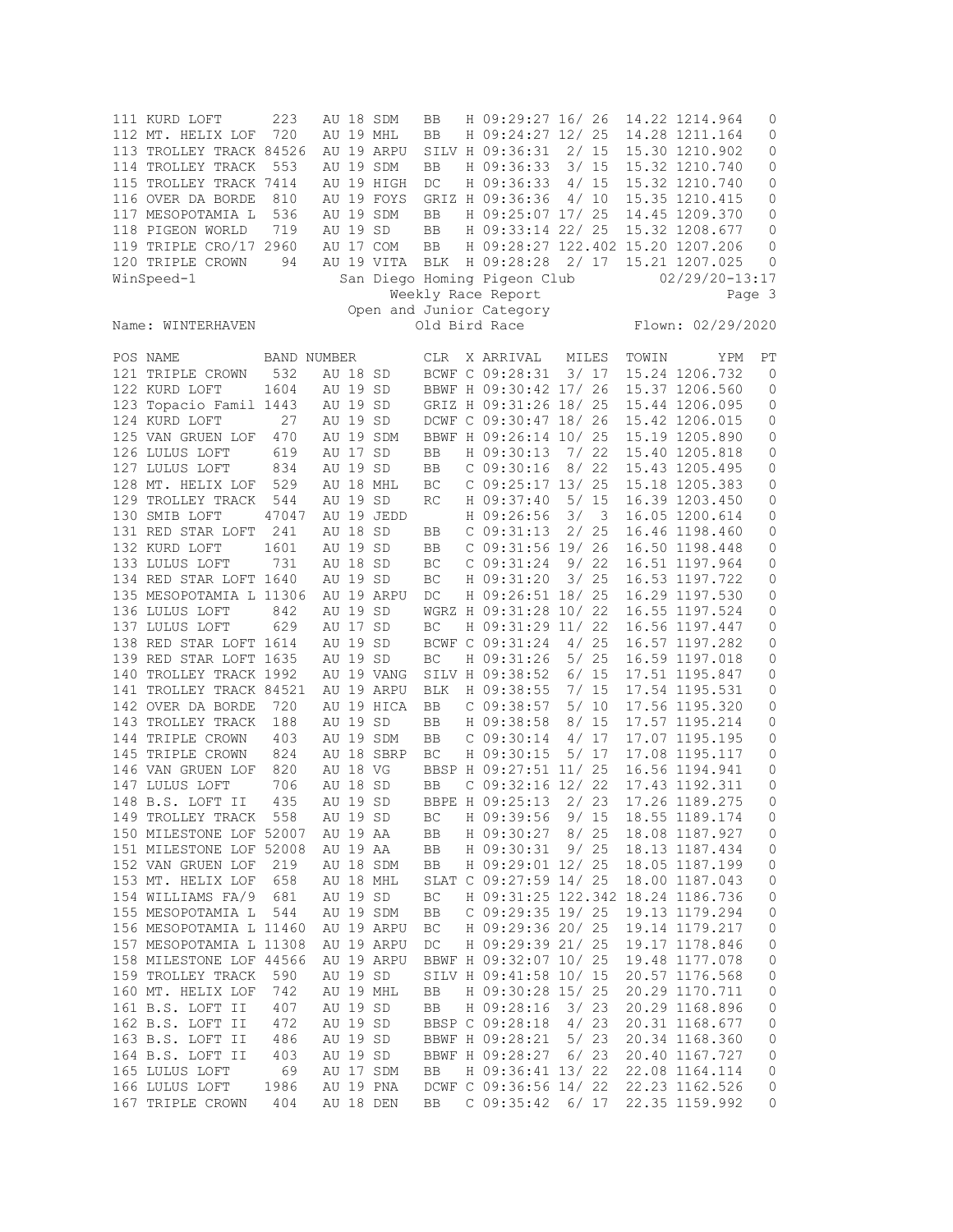| 168 PIGEON WORLD<br>169 Topacio Famil 1435<br>170 MILESTONE LOF 1266<br>171 RED STAR LOFT | 338<br>204         | AU 19 SD<br>AU 19 SD<br>AU 18 SD | AU 19 SDM                | BC<br>BB<br>BB<br>BB | H 09:41:00 23/ 25<br>H 09:39:20 19/ 25<br>$C$ 09:36:26 11/ 25<br>H 09:39:16 | 6/25         |                | 23.18 1159.508<br>23.39 1155.730<br>24.07 1149.806<br>24.49 1147.493 | 0<br>0<br>0<br>$\mathbf 0$ |
|-------------------------------------------------------------------------------------------|--------------------|----------------------------------|--------------------------|----------------------|-----------------------------------------------------------------------------|--------------|----------------|----------------------------------------------------------------------|----------------------------|
| 172 VAN GRUEN LOF<br>173 VAN GRUEN LOF                                                    | 589<br>467         |                                  | AU 19 SDM<br>AU 19 SDM   |                      | DUNN H 09:35:30 13/ 25<br>BBSP H 09:35:53 14/ 25                            |              |                | 24.35 1145.658<br>24.57 1143.378                                     | 0<br>0                     |
| 174 TROLLEY TRACK<br>175 TROLLEY TRACK                                                    | 536<br>533         | AU 19 SD<br>AU 19 SD             |                          |                      | SILV H 09:47:48 11/ 15<br>SILV H 09:48:04 12/ 15                            |              |                | 26.47 1141.882<br>27.03 1140.297                                     | 0<br>0                     |
| 176 OVER DA BORDE<br>177 TRIPLE CROWN                                                     | 535<br>78          | AU 19 SD                         | AU 19 VITA               | BB                   | SILV C 09:48:09<br>H 09:39:07                                               | 6/10<br>7/17 |                | 27.08 1139.856<br>26.00 1139.037                                     | 0<br>0                     |
| 178 MESOPOTAMIA L 11440<br>179 MILESTONE LOF 27931                                        |                    |                                  | AU 19 ARPU<br>AU 19 JEDD | DC                   | H 09:36:06 22/ 25<br>BBWF H 09:38:41 12/ 25                                 |              |                | 25.44 1138.034<br>26.22 1136.126                                     | 0<br>0                     |
| 180 B.S. LOFT II                                                                          | 462                | AU 19 SD                         |                          | BB                   | H 09:34:05                                                                  | 7/23         |                | 26.18 1131.954                                                       | 0                          |
| 181 LULUS LOFT                                                                            | 88                 |                                  | AU 17 SDM                |                      | BCWF H 09:42:30 15/ 22                                                      |              |                | 27.57 1128.880                                                       | 0                          |
| 182 MILESTONE LOF 27992<br>WinSpeed-1                                                     |                    |                                  | AU 19 JEDD               |                      | BBWF H 09:41:45 13/ 25<br>San Diego Homing Pigeon Club                      |              |                | 29.27 1117.869<br>$02/29/20 - 13:17$                                 | 0                          |
|                                                                                           |                    |                                  |                          |                      | Weekly Race Report                                                          |              |                |                                                                      | Page 4                     |
|                                                                                           |                    |                                  |                          |                      | Open and Junior Category<br>Old Bird Race                                   |              |                | Flown: 02/29/2020                                                    |                            |
| Name: WINTERHAVEN                                                                         |                    |                                  |                          |                      |                                                                             |              |                |                                                                      |                            |
| POS NAME<br>183 MILESTONE LOF                                                             | BAND NUMBER<br>195 |                                  | AU 19 FVC                | <b>CLR</b><br>BB     | X ARRIVAL<br>H 09:42:23 14/ 25                                              | MILES        | TOWIN          | YPM<br>30.05 1114.200                                                | РT<br>0                    |
| 184 MILESTONE LOF                                                                         | 818                |                                  | AU 19 PAL                |                      | DCWF C 09:42:59 15/ 25                                                      |              |                | 30.40 1110.784                                                       | 0                          |
| 185 RED STAR LOFT 1620                                                                    |                    | AU 19 SD                         |                          | BC                   | $C$ 09:45:35                                                                | 7/25         |                | 31.08 1110.418                                                       | 0                          |
| 186 MILESTONE LOF 27762                                                                   |                    |                                  | AU 19 JEDD               |                      | BBWF H 09:43:04 16/ 25                                                      |              |                | 30.45 1110.304                                                       | 0                          |
| 187 KURD LOFT                                                                             | 84701              |                                  | AU 19 ARPU               | WHT                  | $C$ 09:47:04 20/ 26                                                         |              |                | 31.58 1106.452                                                       | 0                          |
| 188 VAN GRUEN LOF                                                                         | 463                |                                  | AU 19 SDM                |                      | BBSP H 09:43:08 15/ 25                                                      |              |                | 32.12 1100.459                                                       | 0                          |
| 189 MILESTONE LOF 2212<br>190 RED STAR LOFT 1629                                          |                    | AU 19 SD                         | AU 19 FVC                | BB<br><b>BLK</b>     | $C$ 09:45:40 17/ 25<br>$C$ 09:48:38                                         | 8/25         |                | 33.22 1095.515<br>34.11 1093.425                                     | 0<br>0                     |
| 191 Topacio Famil 1429                                                                    |                    | AU 19 SD                         |                          | ВC                   | C 09:51:21 20/ 25                                                           |              |                | 35.39 1086.777                                                       | 0                          |
| 192 VAN GRUEN LOF                                                                         | 590                |                                  | AU 19 SDM                |                      | BCWF C 09:45:53 16/ 25                                                      |              |                | 34.58 1084.964                                                       | 0                          |
| 193 MILESTONE LOF 27892                                                                   |                    |                                  | AU 19 JEDD               | BB                   | H 09:49:30 18/ 25                                                           |              |                | 37.11 1074.494                                                       | 0                          |
| 194 LULUS LOFT                                                                            | 753                | AU 18 SD                         |                          | BB                   | $C$ 09:52:53 16/22                                                          |              |                | 38.20 1071.091                                                       | 0                          |
| 195 LULUS LOFT                                                                            | 25                 |                                  | AU 18 SDM                | BB                   | $C$ 09:52:55 17/ 22                                                         |              |                | 38.22 1070.933                                                       | 0                          |
| 196 KURD LOFT                                                                             | 1225               | AU 18 SD                         |                          |                      | BBSP H 09:54:00 21/ 26                                                      |              |                | 38.55 1068.779                                                       | 0                          |
| 197 TRIPLE CROWN<br>198 MT. HELIX LOF                                                     | 1316<br>53         |                                  | AU 18 DUTC<br>AU 18 SDM  | BC<br>BC             | C 09:51:41<br>H 09:47:49 16/ 25                                             | 8/17         |                | 38.34 1068.140<br>37.50 1068.089                                     | 0<br>0                     |
| 199 MILESTONE LOF 27793                                                                   |                    |                                  | AU 19 JEDD               | BB                   | H 09:52:40 19/ 25                                                           |              |                | 40.21 1057.733                                                       | 0                          |
| 200 Topacio Famil 1424                                                                    |                    | AU 19 SD                         |                          | BB                   | C 09:58:01 21/ 25                                                           |              |                | 42.19 1051.965                                                       | 0                          |
| 201 TRIPLE CROWN                                                                          | 419                |                                  | AU 19 LFO                | BC                   | C 09:55:02                                                                  | 9/17         |                | 41.55 1050.629                                                       | 0                          |
| 202 MILESTONE LOF                                                                         | 196                |                                  | AU 19 FVC                | BB                   | H 09:54:18 20/ 25                                                           |              |                | 42.00 1049.217                                                       | 0                          |
| 203 VAN GRUEN LOF 1940                                                                    |                    |                                  | AU 19 VANG               |                      | BCWF H 09:52:37 17/ 25                                                      |              |                | 41.41 1048.930                                                       | 0                          |
| 204 LULUS LOFT                                                                            | 734                | AU 18 SD                         |                          |                      | BBPD H 09:58:24 18/ 22                                                      |              |                | 43.51 1042.790                                                       | 0                          |
| 205 RED STAR LOFT 1631                                                                    |                    | AU 19 SD                         |                          | <b>BB</b>            | H 10:03:08                                                                  | 9/25         |                | 48.40 1019.066                                                       | 0                          |
| 206 MT. HELIX LOF<br>207 B.S. LOFT II                                                     | 855<br>410         | AU 19 SD                         | AU 19 MHL                | ВC                   | C 09:57:35 17/ 25<br>BCSP H 09:57:41 8/23                                   |              |                | 47.36 1017.807<br>49.54 1003.368                                     | 0<br>0                     |
| 208 MESOPOTAMIA L                                                                         | $\overline{7}$     |                                  | AU 18 MESO               |                      | BCSP H 10:02:38 23/ 25                                                      |              | 52.16          | 996.013                                                              | 0                          |
| 209 MT. HELIX LOF                                                                         | 831                |                                  | AU 19 MHL                | BB                   | H 10:02:16 18/ 25                                                           |              | 52.17          | 995.408                                                              | 0                          |
| 210 Topacio Famil 1448                                                                    |                    | AU 19 SD                         |                          | BB                   | H 10:10:22 22/ 25                                                           |              | 54.41          | 992.973                                                              | 0                          |
| 211 B.S. LOFT II                                                                          | 404                | AU 19 SD                         |                          | BB                   | H 10:00:25                                                                  | 9/23         | 52.38          | 990.304                                                              | 0                          |
| 212 B.S. LOFT II                                                                          | 457                | AU 19 SD                         |                          | $\operatorname{BC}$  | H 10:00:38 10/ 23                                                           |              | 52.51          | 989.277                                                              | $\mathbb O$                |
| 213 VAN GRUEN LOF 2009                                                                    |                    |                                  | AU 19 VANG               |                      | GRIZ H 10:05:12 18/ 25                                                      |              | 54.17          | 987.585                                                              | 0                          |
| 214 TRIPLE CROWN<br>215 LULUS LOFT                                                        | 84<br>838          | AU 19 SD                         | AU 19 VITA               | BC                   | $C$ 10:08:55 10/ 17<br>WGRZ C 10:14:17 19/ 22                               |              | 55.48<br>59.44 | 984.048<br>968.900                                                   | 0<br>$\mathbb O$           |
| 216 TRIPLE CROWN                                                                          | 570                | AU 19 SD                         |                          | ВC                   | H 10:14:55 11/ 17                                                           |              | 01:01          | 957.755                                                              | 0                          |
| 217 MT. HELIX LOF                                                                         | 593                |                                  | AU 19 SDM                | BB                   | C 10:16:17 19/ 25                                                           |              | 01:06          | 933.718                                                              | 0                          |
| 218 B.S. LOFT II                                                                          | 432                | AU 19 SD                         |                          | ВC                   | C 10:15:00 11/ 23                                                           |              | 01:07          | 926.136                                                              | 0                          |
| 219 MT. HELIX LOF                                                                         | 710                |                                  | AU 19 MHL                | СH                   | H 10:19:39 20/ 25                                                           |              | 01:09          | 920.038                                                              | 0                          |
| 220 KURD LOFT                                                                             | 1279               | AU 18 SD                         |                          | BB                   | H 10:27:19 22/ 26                                                           |              | 01:12          | 918.762                                                              | 0                          |
| 221 MILESTONE LOF 3066                                                                    |                    |                                  | AU 19 COM                | BB                   | H 10:23:43 21/ 25                                                           |              | 01:11          | 917.178                                                              | 0                          |
| 222 B.S. LOFT II                                                                          | 445                | AU 19 SD                         |                          | BB                   | H 10:19:35 12/ 23                                                           |              | 01:11          | 907.629                                                              | 0                          |
| 223 TRIPLE CROWN                                                                          | 86                 |                                  | AU 19 VITA               | BB                   | C 10:36:14 12/ 17                                                           |              | 01:23          | 874.840                                                              | 0                          |
| 224 MT. HELIX LOF                                                                         | 872                |                                  | AU 19 MHL                |                      | CHSP H 10:40:55 21/ 25                                                      |              | 01:30          | 842.042                                                              | 0                          |